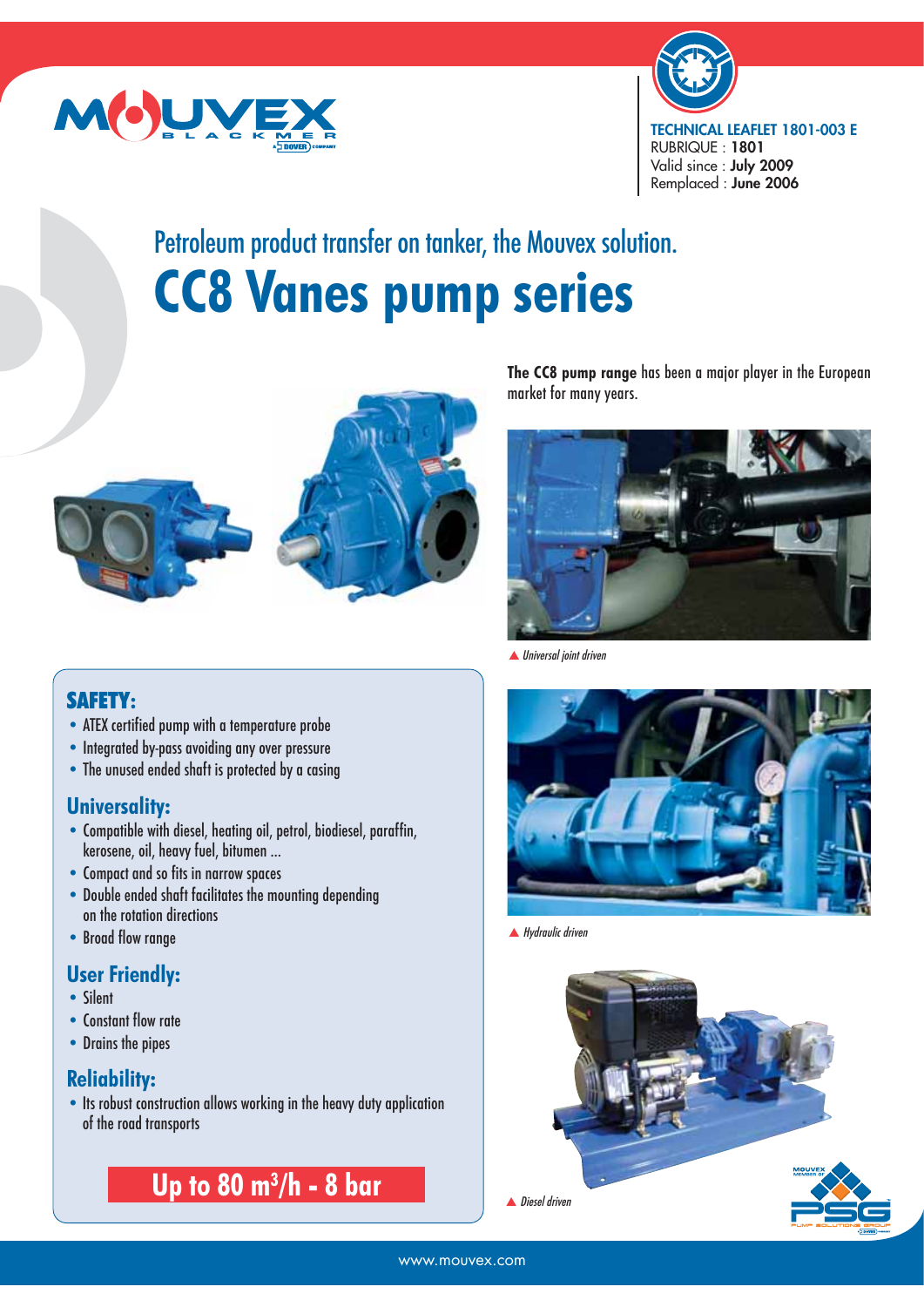## The CC8 pumps versions A & AP are designed for clean products at room temperature

| <b>VERSION</b> | <b>MODEL</b>                                   | <b>APPLICATION</b>                                              | <b>MAXIMUM VISCOSITY</b> | <b>MAXIMUM TEMPERATURE</b> |
|----------------|------------------------------------------------|-----------------------------------------------------------------|--------------------------|----------------------------|
| n              | $CC8-40$<br>$CC8-50$<br>$CC8-65$<br>$CC8-80$ F | Diesel, biodiesel<br>heating oil, petrol,<br>kerosene, parrafin | $40$ cst                 | $70^{\circ}$ C             |
| <b>AP</b>      | $CC8-50$<br>$CC8-65$                           | Oils                                                            | 900 cst                  |                            |



#### **Dimensions Equipment**

| <b>TYPE</b>    | <b>DESCRIPTION</b>            |
|----------------|-------------------------------|
| <b>By-Pass</b> | Mechanical 4 bar spring       |
|                | Mechanical 8 bar spring       |
|                | Pneumatic with spring         |
|                | Pneumatic without spring      |
|                | Steel Ø 91                    |
|                | Stainless steel Ø 91          |
| <b>Flanges</b> | Steel Ø 115                   |
|                | Cast iron type BSM bore G 2,5 |
|                | Cast iron type BSM bore G 3   |



| <b>TYPE</b>    | <b>DESCRIPTION</b>    |  |  |  |
|----------------|-----------------------|--|--|--|
| <b>By-Pass</b> | Pneumatic with spring |  |  |  |
| <b>Flanges</b> | Steel Ø 115           |  |  |  |

- E by-pass setting
- J space for head dismantling

P - pump plate

V - drain plug V1-V2 - pressure / vacuum take off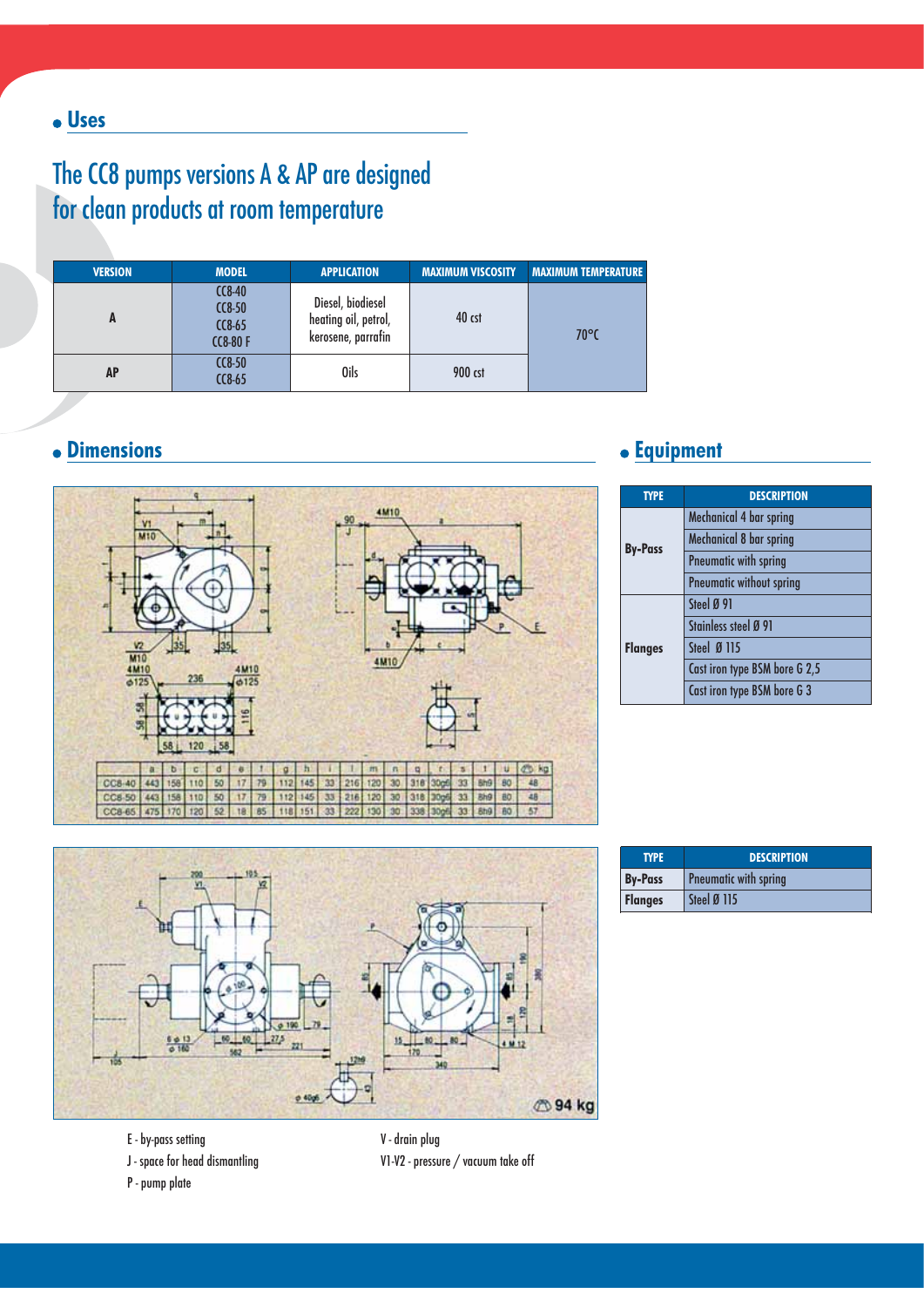#### **Flow rate in m3 /h**

| <b>MODEL</b>    |                          | <b>MAXIMUM PRESSURE 8 BAR</b> |          |     | <b>MAXIMUM PRESSURE 4 BAR</b> |      |  |  |
|-----------------|--------------------------|-------------------------------|----------|-----|-------------------------------|------|--|--|
|                 |                          | <b>SPEED (RPM)</b>            |          |     |                               |      |  |  |
|                 | 50                       | 200                           | 500      | 750 | 1000                          | 1200 |  |  |
| $CC8-40$        |                          |                               | 19       | 28  | 40                            | 48   |  |  |
| $CC8-50$        |                          |                               |          | 36  | 47                            |      |  |  |
| <b>CC8-50AP</b> | $\overline{\phantom{a}}$ | 8                             | 24       |     |                               |      |  |  |
| <b>CC8-65A</b>  |                          |                               | 28<br>42 |     |                               |      |  |  |
| <b>CC8-65AP</b> | 2,5                      | 10                            |          |     | 61                            |      |  |  |
| <b>CC8-80F</b>  |                          |                               | 40       | 60  | 81                            |      |  |  |

## **Material of construction**

| <b>CONSTRUCTION</b> | <b>COMPONENT</b>   | <b>QUANTITY</b> | <b>MATERIAL</b>       |
|---------------------|--------------------|-----------------|-----------------------|
|                     | Casing & head      | 1, 2            | cast iron             |
|                     | Shaft              |                 | steel                 |
|                     | Rotor              |                 | cast iron             |
| <b>BASIS</b>        | <b>Static seal</b> | $\overline{a}$  | <b>Nitrile</b>        |
|                     | Mechanical seal    | $\overline{a}$  | <b>FKM</b>            |
|                     | Mechanical seal    | $\overline{2}$  | Carbon/SS             |
| A                   | <b>Vanes</b>       | 6               | <b>TVR</b>            |
| <b>AP</b>           | <b>Vanes</b>       |                 | <b>TVP</b>            |
|                     | <b>Pushrods</b>    | 6               | <b>Hardened steel</b> |

## **Examples**



▲ AD truck with CC8-50 A



▲ Semi-trailor with CC8-65 A